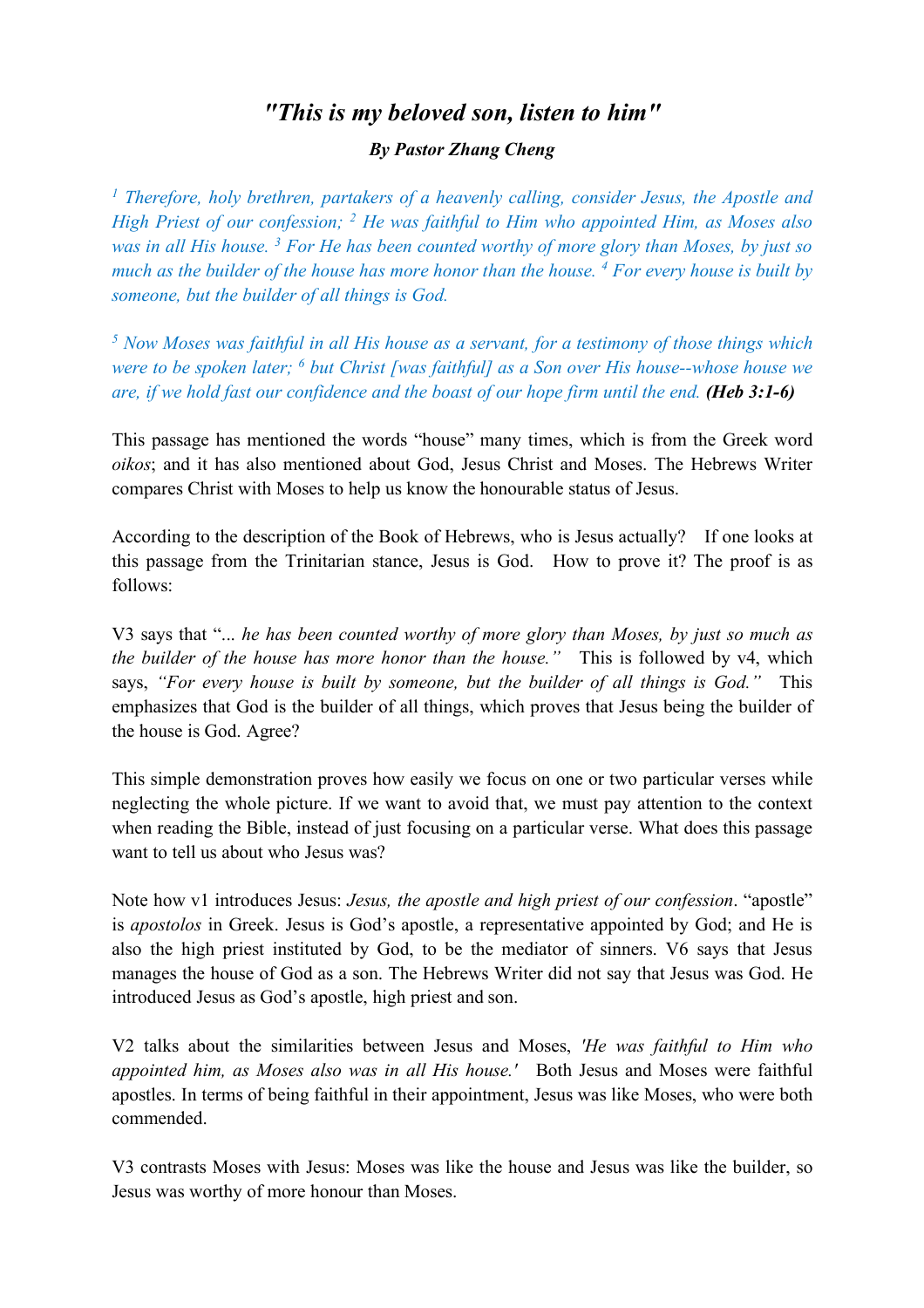V4 contrasts Jesus with God: all houses are built by man (Jesus was like a builder), but God is the builder of all things. Notice that it is not equating "Jesus" to "God", but putting a contrast instead. The Writer emphases that Jesus is the builder of houses while God is the builder of all things; God is obviously above Jesus and both cannot be spoken on par.

Why does it have to emphasize *"but the builder of all things is God"*? That is because God is the source of all things, and everything originates from Him, just as how Moses and Jesus were both instituted by God. V2 says, "...*to Him who appointed him..".* Who was the one that appointed Jesus as the apostle and the high priest? That is the God who built all things because Jesus did not institute himself.

This passage is mainly making comparison of Jesus with Moses. What is the difference between Jesus and Moses? The difference is: Moses as servant (v5) while Jesus as son (v6). That is actually the focus of this passage. V4 is to highlight the honourable status of Jesus – that he is the son of God, the builder of the house.

"*House*" specifically refers to the house of God (cf. v2, 5 and 6) which is the Church. The Hebrew writer described Christ as the builder of the house because the Church was formed through the sacrifice of Christ. That is why Christ is worthy of more honour than Moses, just as how the builder is more honourable than the house.

The Writer has already emphasized the honorable status of Jesus in Chapter 1. He was comparing Jesus with the angels in Chapter 1. We can read *Heb 1: 4-5*.

*4having become as much better than the angels, as He has inherited a more excellent name than they. 5 For to which of the angels did He ever say, "YOU ARE MY SON, TODAY I HAVE BEGOTTEN YOU"? And again, "I WILL BE A FATHER TO HIM AND HE SHALL BE A SON TO ME"?*

The Writer wants to tell the readers that Jesus was not angels but that his status was more honorable than the angels, in fact, way above the angels because God called him as "my son" (v5). God has never addressed angels in that way directly, and that is the special honor that God conferred upon Jesus. V4 says that Jesus inherited the honourable name. The word "inherit" shows that his honourable status was given by God, not originated from himself. It was because Jesus faithfully fulfilled God's will, so God crowned him with honour and glory *(Heb 2:9).*

The Writer compared Jesus with the angels not for the purpose of proving Jesus as God, but to prove that Jesus being a man, had a status more honourable than the angels because God granted to him an intimate relationship, "I will be his father and he will be my son." This is quoted from *2 Sam 7:14*, "*I will be a father to him and he will be a son to Me; when he commits iniquity, I will correct him with the rod of men and the strokes of the sons of men".*  This was the promise that God gave to David; that God would choose a descendant of David to build the temple for Him, that God would regard him as his son and God would even discipline him out of His love for him. This descendant of David was the Jesus Christ.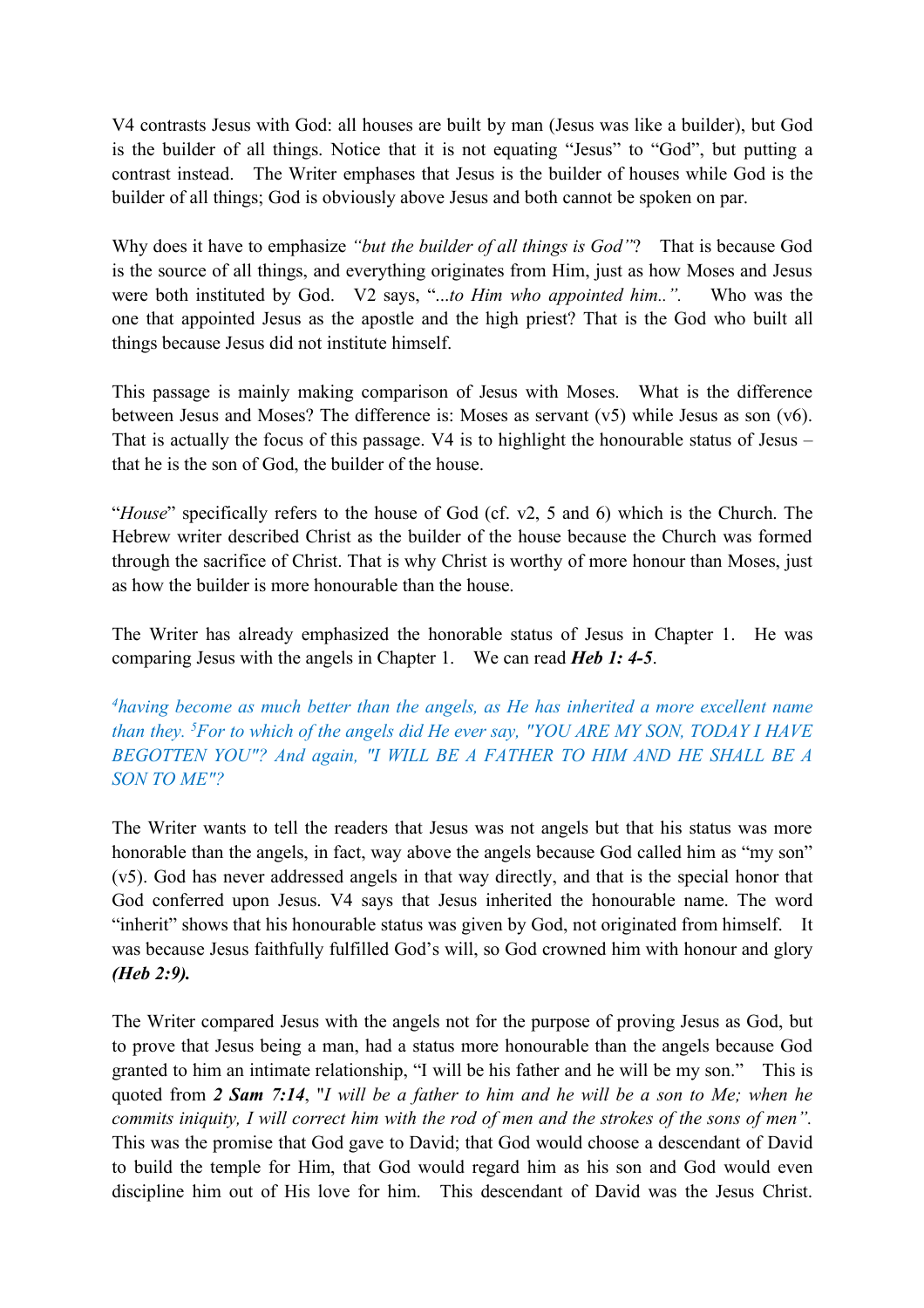God built His temple (Church) through him. That was why the Hebrew Writer described Jesus Christ as "the house builder".

Another phrase, *'You are My Son, Today I have begotten You'* was quoted from *Psa 2:7*, *"I will surely tell of the decree of the LORD: He said to Me, 'You are My Son, Today I have begotten You.'*

Ps 2 talks about the close relationship between Yahweh God and His anointed, God called him "My son". Ps 2 is a well-known messianic psalm which prophesizes that God has chosen and conferred Jesus as the Messianic king. The word *"Today"* in *"Today I have begotten you"* was specifically referring to the day of Jesus' resurrection. God had raised Jesus from the dead, proving that he was the anointed Messianic king that God has instituted. Paul in *Ac 13:33* has confirmed this point:

## *that God has fulfilled this [promise] to our children in that He raised up Jesus, as it is also written in the second Psalm, 'YOU ARE MY SON; TODAY I HAVE BEGOTTEN YOU.'*

This phrase, *"you are my son, today I have begotten you"* is specifically referring to the resurrected Jesus. God addressed Jesus as "*my son*", which meant that he was the son of God. "*God's son*" carries a double meaning. It not only has the meaning of "*Messiah*" (God Chosen, anointed one), it also emphasizes on the special relationship with God. Hence, we can see that the Hebrews Writer compared Jesus with the angels was to emphasize that Jesus was the son of God, instituted by God as the messianic king and that his status was more honourable than the angels.

In Chapter 3, the Writer compared Jesus with Moses to emphasize that Jesus was the son of God, who was more worthy of glory than Moses as a servant. Then, what is the emphasis of the difference between a son and a servant? It was to emphasize that the relationship of Moses' relationship with God was different from that of Jesus with God. Jesus rules the house of God as a son (v6). His relationship with God was very intimate, like father and son.

Let us first look at some of Moses' characteristics. Let's read *Deut 34:10.*

## *Since that time no prophet has risen in Israel like Moses, whom the Lord knew face to face.*

It emphasizes here that Moses' relationship with Yahweh was very extraordinary; he was one whom God knew face to face. This was the outstanding part of Moses. We can see this from *Exo 7:1.*

*Then the Lord said to Moses, "See, I make you as God to Pharaoh, and your brother Aaron shall be your prophet.*

God wanted Moses to speak to Pharaoh on His behalf. What does it mean? That is to say that God had authorized Moses to be his sole representative to deal with Pharaoh, that Moses was like God in the eyes of the Egyptians. The first part of *Exo 7:2* says, *'You shall speak all*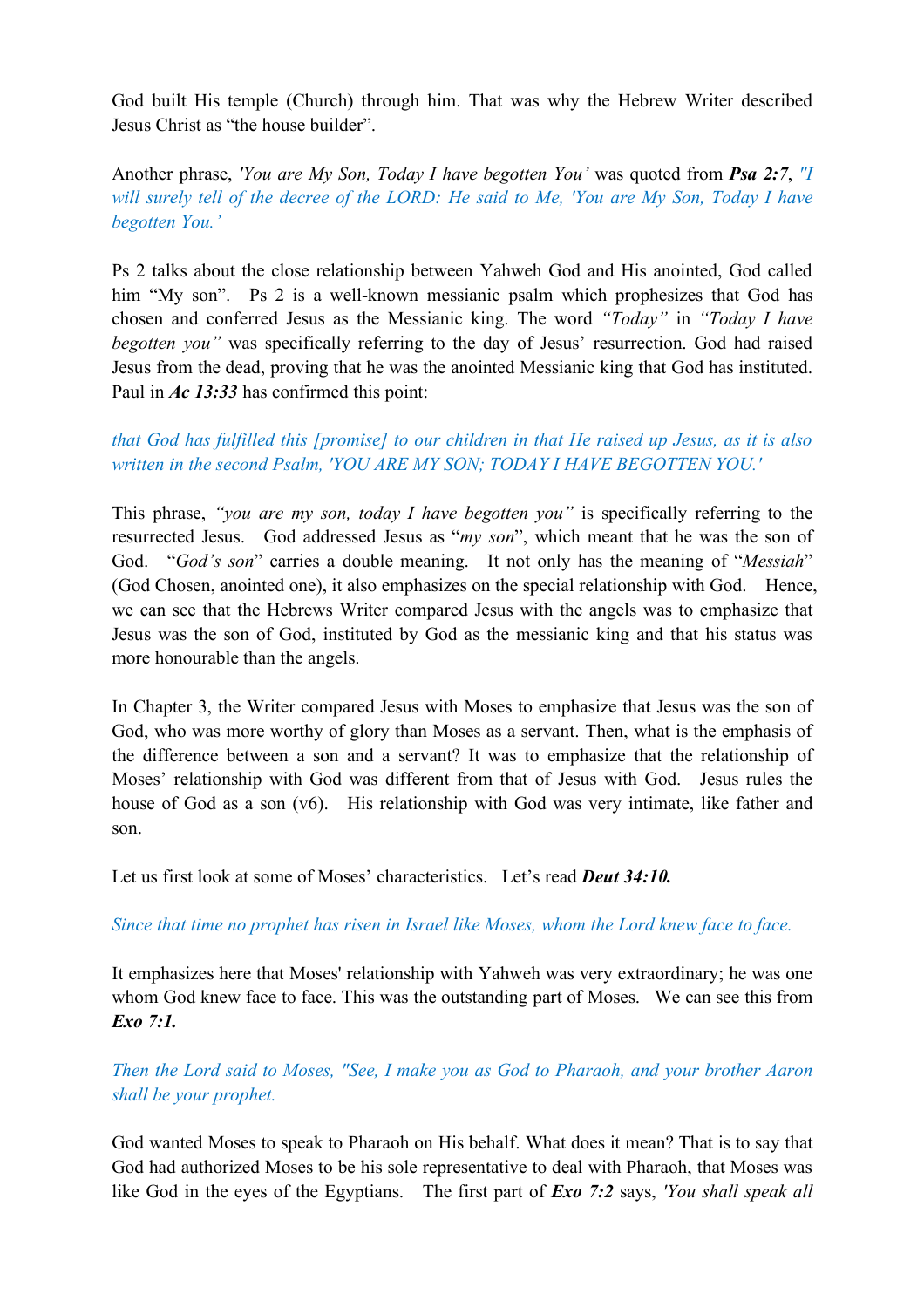*that I command you ...'* Moses became God's spokesman; all that God commanded, he would speak. Moses' honour was extraordinary. Let's read *Deut 18:15.*

*The Lord your God will raise up for you a prophet like me from among you, from your countrymen, you shall listen to him.*

Moses told a prophecy here. He said, *"Yahweh your God would raise up a prophet like me from among you"*. This prophet who was to come would be raised from among the brothers. Moses seriously admonished the Israelites to *"listen to him".* This command was very important because it was God's command, which is in v18-19:

*<sup>18</sup> 'I will raise up a prophet from among their countrymen like you, and I will put My words in his mouth, and he shall speak to them all that I command him. 19 'It shall come about that whoever will not listen to My words which he shall speak in My name, I Myself will require [it] of him.*

These were words of God to Moses personally and they were the detailed version of v15. God wanted to confer this prophet to be His spokesperson, conveying His words to His people. He was speaking in the name of Yahweh, the authorized representative of God. Hence, the people must listen to him. Otherwise, God would go after their sins. Who was this prophet? Let us see what *Ac 3:22-23* says.

*Moses said, 'The Lord God will raise up for you a prophet like me from your brethren; to him you shall give heed to everything he says to you. And it will be that every soul that does not heed that prophet shall be utterly destroyed from among the people.'*

The apostles cited the verse that we saw just now, saying, "*The Lord your God will raise up for you a prophet like me from among you ..."*. *"me"* referred to Moses, then who was the prophet? Let's read v26.

*For you first, God raised up His servant and sent him to bless you by turning every one of you from your wicked ways.*

V26 tells us that God raised up His servant (or "son"), who had to called everyone to repent and return to God. This servant was Jesus. God commanded that we listen to him. *"... every soul that does not heed that prophet shall be utterly destroyed from among the people." (Ac 3:23)*. The Hebrews Writer had also warned the Israelites in the same way. Let's read Heb  $2:3.$ 

*how will we escape if we neglect so great a salvation? After it was at the first spoken through the Lord, it was confirmed to us by those who heard...*

This salvation was spoken by the Lord (Jesus). Those who heard (e.g. the apostles, preachers) witnessed it to us. Those of us who heard must listen attentively, think carefully. If we were to ignore or reject the ways of salvation, the consequences will be terrifying.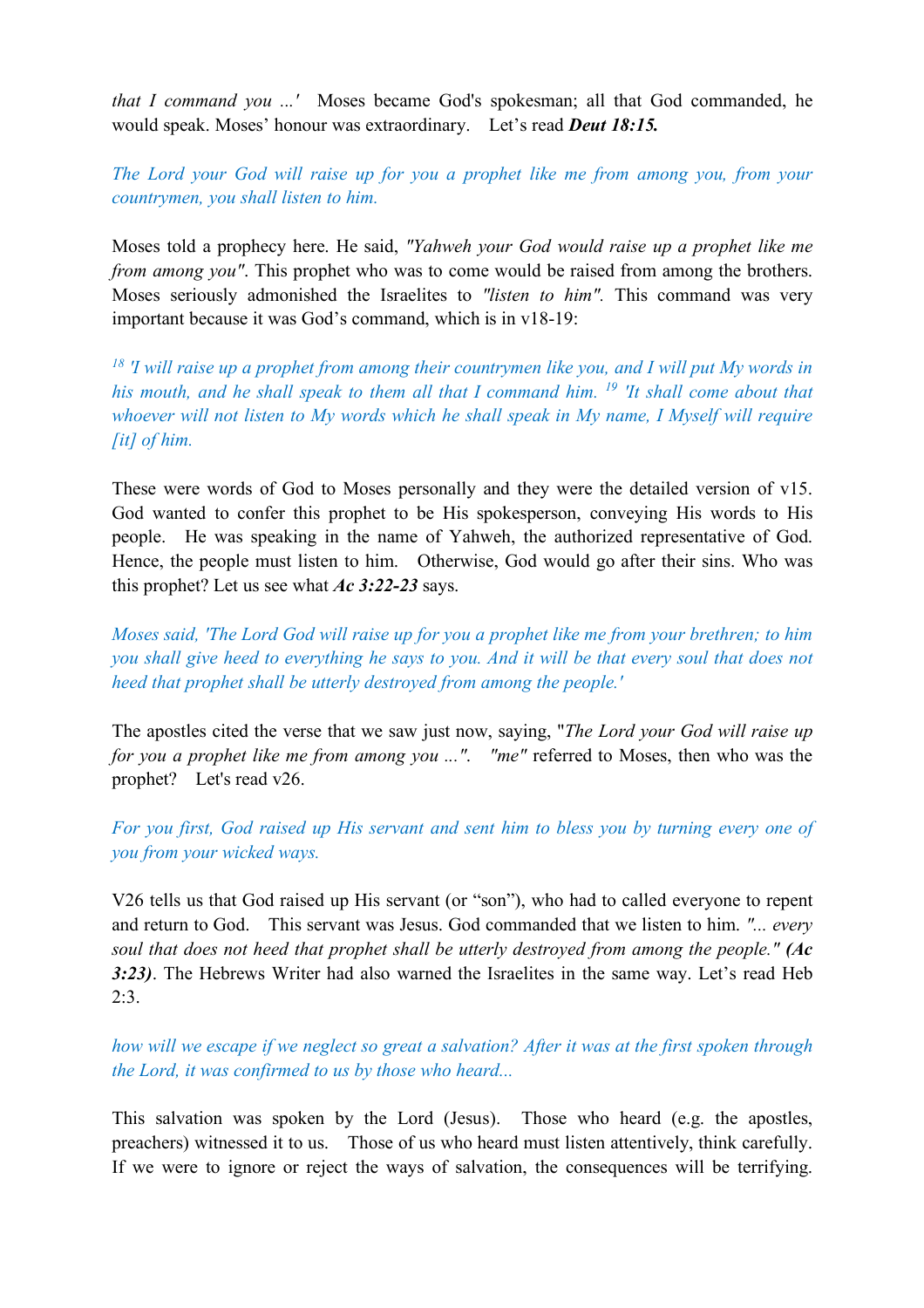This is similar to what John said in *Jn 3:36*, *"He who believes in the Son has eternal life; but he who does not obey the Son will not see life, but the wrath of God abides on him."* 

That was the apostles' understanding of what Moses said. Such a prophecy of Moses had already been fulfilled in Jesus. This prophet who was to come was Jesus. The most similar characteristic he shared with Moses lied in his very special relationship with God. His relationship with God was in fact even closer than Moses' with God because Yahweh called him "My son". This is also the emphasis of the four gospels. Let's see *Mt 17:1-8*.

*<sup>1</sup> Six days later Jesus took with Him Peter and James and John his brother, and led them up on a high mountain by themselves. 2 And He was transfigured before them; and His face shone like the sun, and His garments became as white as light. 3 And behold, Moses and Elijah appeared to them, talking with Him. 4 Peter said to Jesus, "Lord, it is good for us to be here; if You wish, I will make three tabernacles here, one for You, and one for Moses, and one for Elijah."* 

*<sup>5</sup> While he was still speaking, a bright cloud overshadowed them, and behold, a voice out of the cloud said, "This is My beloved Son, with whom I am well-pleased; listen to Him!" 6 When the disciples heard [this,] they fell face down to the ground and were terrified. 7 And Jesus came to [them] and touched them and said, "Get up, and do not be afraid." 8 And lifting up their eyes, they saw no one except Jesus Himself alone.*

Jesus' transfiguration was a very important revelation to the disciples. The disciples saw that Moses, Elijah and Jesus were talking. Moses and Elijah were very extremely respected spiritual giants of the Jewish people. One represented the Laws while the other the Prophets.

There was a voice from the clouds saying, "*This is my beloved son, in whom I am well-pleased; listen to him."* This was what God had witnessed to the disciples that Jesus was a son that He was pleased with and that the disciples had to listen to him.

Why did Moses and Elijah disappear after the voice from Heaven? V8 says, "*they saw no one except Jesus himself alone."* This was literally telling the disciples that God wanted them to focus on Jesus and listen to him wholeheartedly.

Moses had a very high status in the hearts of the Jews which no other great man could replace. Although the disciples saw Jesus as the Messiah, they dared not mention Jesus with Moses together easily, let alone surpassing Moses. Through the revelation of the transfiguration, God directed the disciples' focus from the Laws (Moses) and Prophets (Elijah) to Jesus. From this, Jesus had become the focus and representative of the Gospel because all those who listened to him will receive the eternal life.

Paul said that Christ is the sum-up of the Laws and the Prophets *(Ro 9:4)* because the responsibility of the Laws and the Prophets was to direct us to Jesus Christ and have us listened to him. Listening to Jesus is to follow him and be his disciples. John the Baptist was the last prophet of the Old Testament *(Lk 16:16)*. He pointed at Jesus and witnessed to